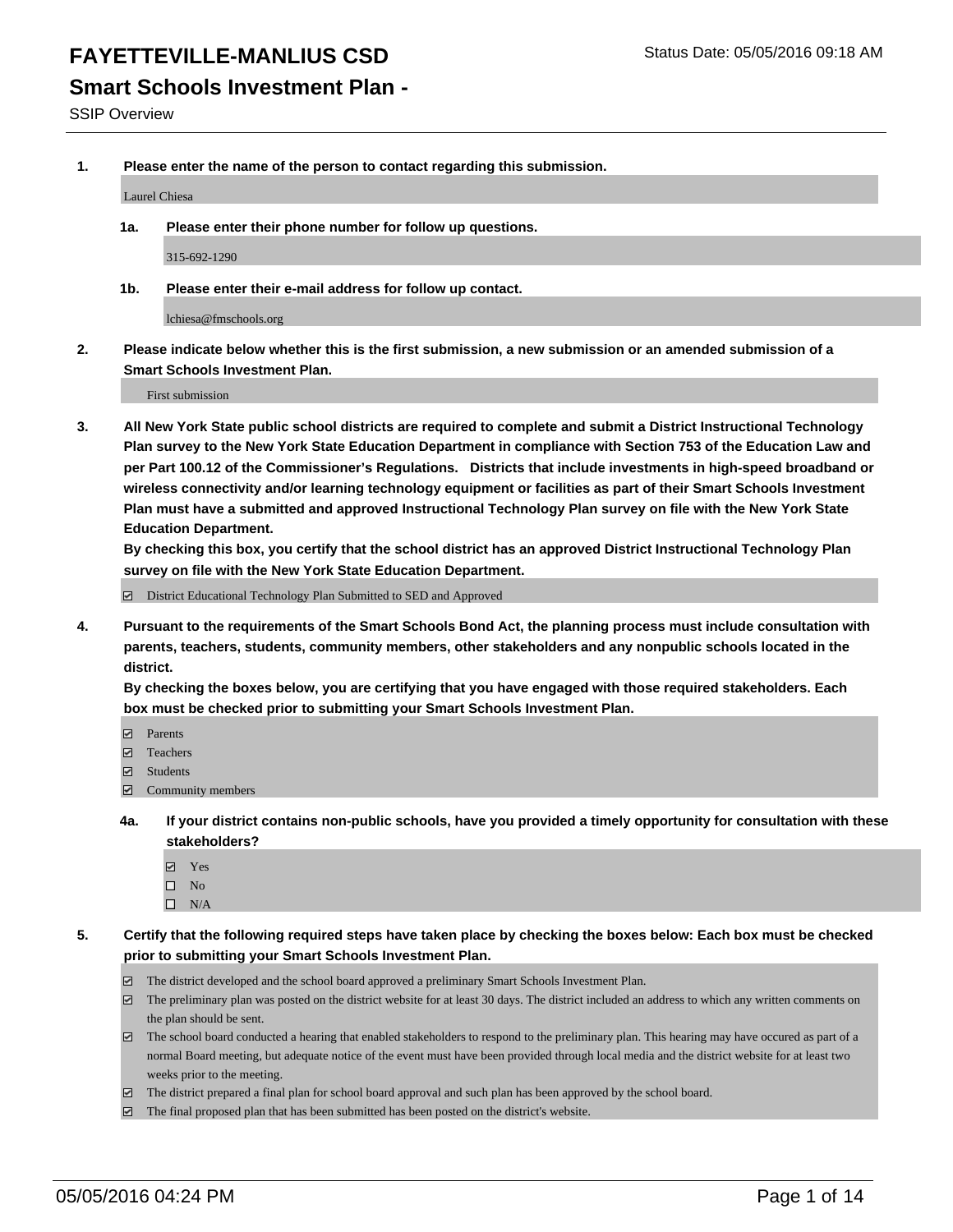### **FAYETTEVILLE-MANLIUS CSD** Status Date: 05/05/2016 09:18 AM **Smart Schools Investment Plan -**

SSIP Overview

**5a. Please upload the proposed Smart Schools Investment Plan (SSIP) that was posted on the district's website. Note that this should be different than your recently submitted Educational Technology Survey. The Final SSIP, as approved by the School Board, should also be posted on the website and remain there during the course of the projects contained therein.**

SmartSchoolsInvestmentPlan.pdf

**6. Please enter an estimate of the total number of students and staff that will benefit from this Smart Schools Investment Plan based on the cumulative projects submitted to date.**

4,593

**7. An LEA/School District may partner with one or more other LEA/School Districts to form a consortium to pool Smart Schools Bond Act funds for a project that meets all other Smart School Bond Act requirements. Each school district participating in the consortium will need to file an approved Smart Schools Investment Plan for the project and submit a signed Memorandum of Understanding that sets forth the details of the consortium including the roles of each respective district.**

 $\Box$  The district plans to participate in a consortium to partner with other school district(s) to implement a Smart Schools project.

**8. Please enter the name and 6-digit SED Code for each LEA/School District participating in the Consortium.**

| Partner LEA/District | <b>ISED BEDS Code</b> |
|----------------------|-----------------------|
| (No Response)        | (No Response)         |

**9. Please upload a signed Memorandum of Understanding with all of the participating Consortium partners.**

(No Response)

**10. Your district's Smart Schools Bond Act Allocation is:**

\$1,727,955

**11. Enter the budget sub-allocations by category that you are submitting for approval at this time. If you are not budgeting SSBA funds for a category, please enter 0 (zero.) If the value entered is \$0, you will not be required to complete that survey question.**

|                                       | Sub-<br>Allocations |
|---------------------------------------|---------------------|
| <b>School Connectivity</b>            | 0                   |
| Connectivity Projects for Communities | 0                   |
| <b>Classroom Technology</b>           | 1,727,955           |
| Pre-Kindergarten Classrooms           | $\mathbf 0$         |
| Replace Transportable Classrooms      | $\Omega$            |
| High-Tech Security Features           | 0                   |
| <b>Totals:</b>                        | 1,727,955.00        |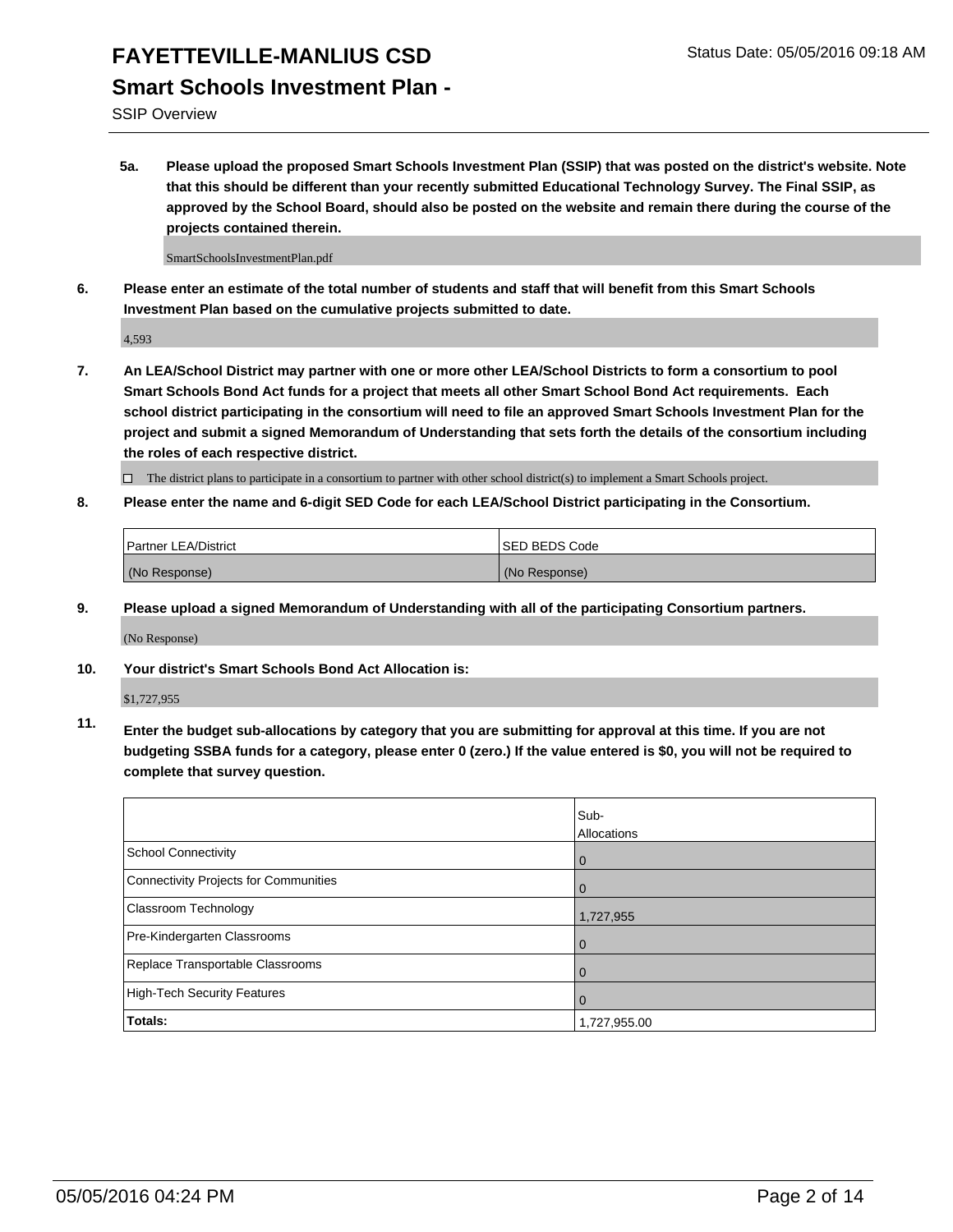### **FAYETTEVILLE-MANLIUS CSD** Status Date: 05/05/2016 09:18 AM **Smart Schools Investment Plan -**

School Connectivity

- **1. In order for students and faculty to receive the maximum benefit from the technology made available under the Smart Schools Bond Act, their school buildings must possess sufficient connectivity infrastructure to ensure that devices can be used during the school day. Smart Schools Investment Plans must demonstrate that:**
	- **sufficient infrastructure that meets the Federal Communications Commission's 100 Mbps per 1,000 students standard currently exists in the buildings where new devices will be deployed, or**
	- **is a planned use of a portion of Smart Schools Bond Act funds, or**
	- **is under development through another funding source.**

**Smart Schools Bond Act funds used for technology infrastructure or classroom technology investments must increase the number of school buildings that meet or exceed the minimum speed standard of 100 Mbps per 1,000 students and staff within 12 months. This standard may be met on either a contracted 24/7 firm service or a "burstable" capability. If the standard is met under the burstable criteria, it must be:**

**1. Specifically codified in a service contract with a provider, and**

**2. Guaranteed to be available to all students and devices as needed, particularly during periods of high demand, such as computer-based testing (CBT) periods.**

**Please describe how your district already meets or is planning to meet this standard within 12 months of plan submission.**

(No Response)

- **1a. If a district believes that it will be impossible to meet this standard within 12 months, it may apply for a waiver of this requirement, as described on the Smart Schools website. The waiver must be filed and approved by SED prior to submitting this survey.**
	- By checking this box, you are certifying that the school district has an approved waiver of this requirement on file with the New York State Education Department.
- **2. Connectivity Speed Calculator (Required)**

|                         | Number of<br>Students | Multiply by<br>100 Kbps | Divide by 1000 Current Speed<br>to Convert to<br>Required<br>Speed in Mb | lin Mb           | Expected<br>Speed to be<br>Attained Within   Required<br>12 Months | <b>Expected Date</b><br>l When<br>Speed Will be<br>l Met |
|-------------------------|-----------------------|-------------------------|--------------------------------------------------------------------------|------------------|--------------------------------------------------------------------|----------------------------------------------------------|
| <b>Calculated Speed</b> | (No<br>Response)      | (No Response)           | (No<br>Response)                                                         | (No<br>Response) | (No<br>Response)                                                   | l (No<br>Response)                                       |

#### **3. Briefly describe how you intend to use Smart Schools Bond Act funds for high-speed broadband and/or wireless connectivity projects in school buildings.**

(No Response)

**4. Briefly describe the linkage between the district's District Instructional Technology Plan and the proposed projects. (There should be a link between your response to this question and your response to Question 1 in Part E. Curriculum and Instruction "What are the district's plans to use digital connectivity and technology to improve teaching and learning?)**

(No Response)

**5. If the district wishes to have students and staff access the Internet from wireless devices within the school building, or in close proximity to it, it must first ensure that it has a robust Wi-Fi network in place that has sufficient bandwidth to meet user demand.**

**Please describe how you have quantified this demand and how you plan to meet this demand.**

(No Response)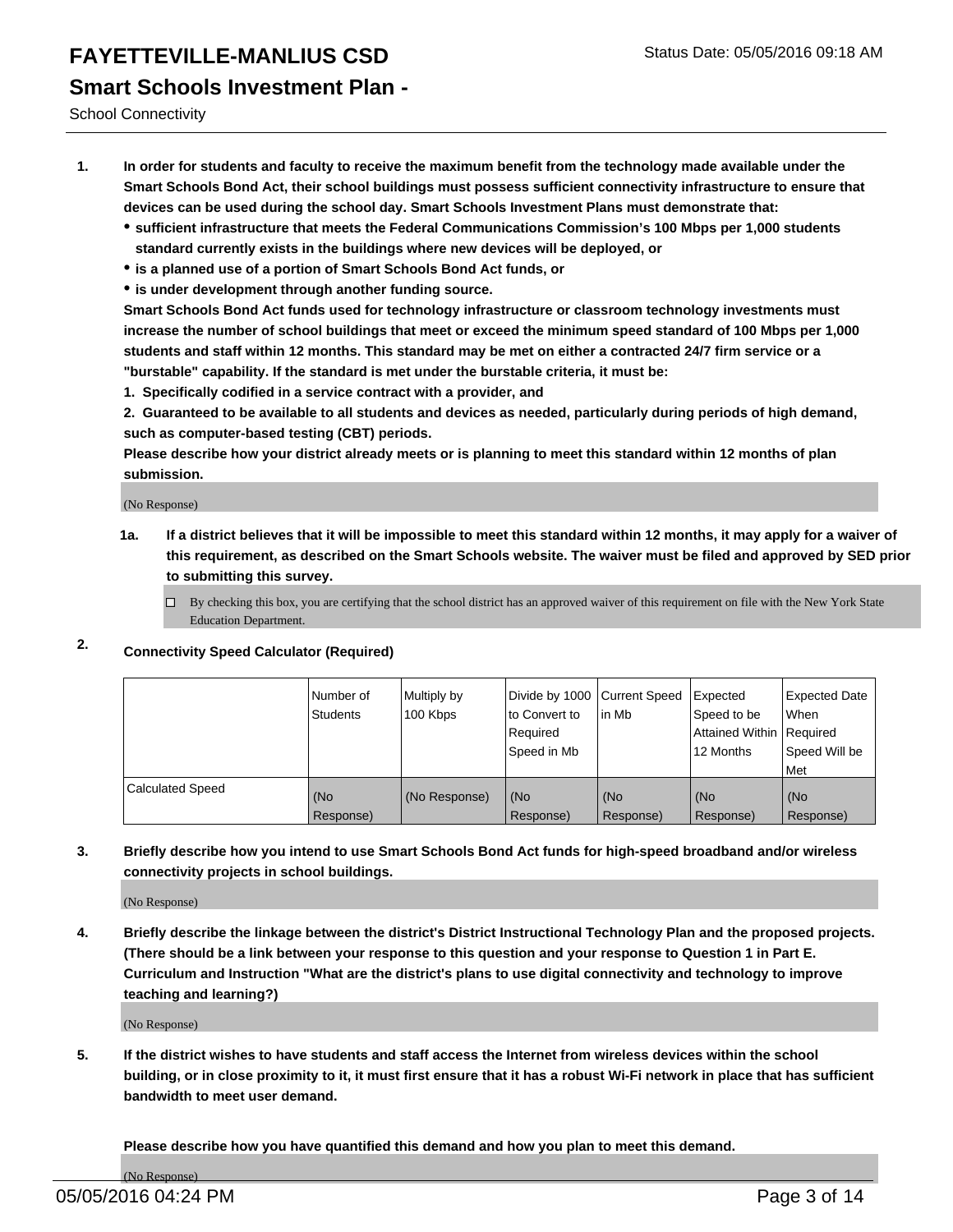#### **Smart Schools Investment Plan -**

School Connectivity

**6. As indicated on Page 5 of the guidance, the Office of Facilities Planning will have to conduct a preliminary review of all capital projects, including connectivity projects.**

| Project Number |  |
|----------------|--|
| (No Response)  |  |

**7. Certain high-tech security and connectivity infrastructure projects may be eligible for an expedited review process as determined by the Office of Facilities Planning.**

**Was your project deemed eligible for streamlined review?**

(No Response)

**8. Include the name and license number of the architect or engineer of record.**

| 'Name         | i License Number |
|---------------|------------------|
| (No Response) | (No Response)    |

**9. If you are submitting an allocation for School Connectivity complete this table. Note that the calculated Total at the bottom of the table must equal the Total allocation for this category that you entered in the SSIP Overview overall budget.** 

|                                            | Sub-              |
|--------------------------------------------|-------------------|
|                                            | <b>Allocation</b> |
| Network/Access Costs                       | (No Response)     |
| <b>Outside Plant Costs</b>                 | (No Response)     |
| School Internal Connections and Components | (No Response)     |
| <b>Professional Services</b>               | (No Response)     |
| Testing                                    | (No Response)     |
| <b>Other Upfront Costs</b>                 | (No Response)     |
| <b>Other Costs</b>                         | (No Response)     |
| Totals:                                    |                   |

| Select the allowable expenditure | Item to be purchased | Quantity      | Cost per Item | Total Cost    |
|----------------------------------|----------------------|---------------|---------------|---------------|
| type.                            |                      |               |               |               |
| Repeat to add another item under |                      |               |               |               |
| each type.                       |                      |               |               |               |
| (No Response)                    | (No Response)        | (No Response) | (No Response) | (No Response) |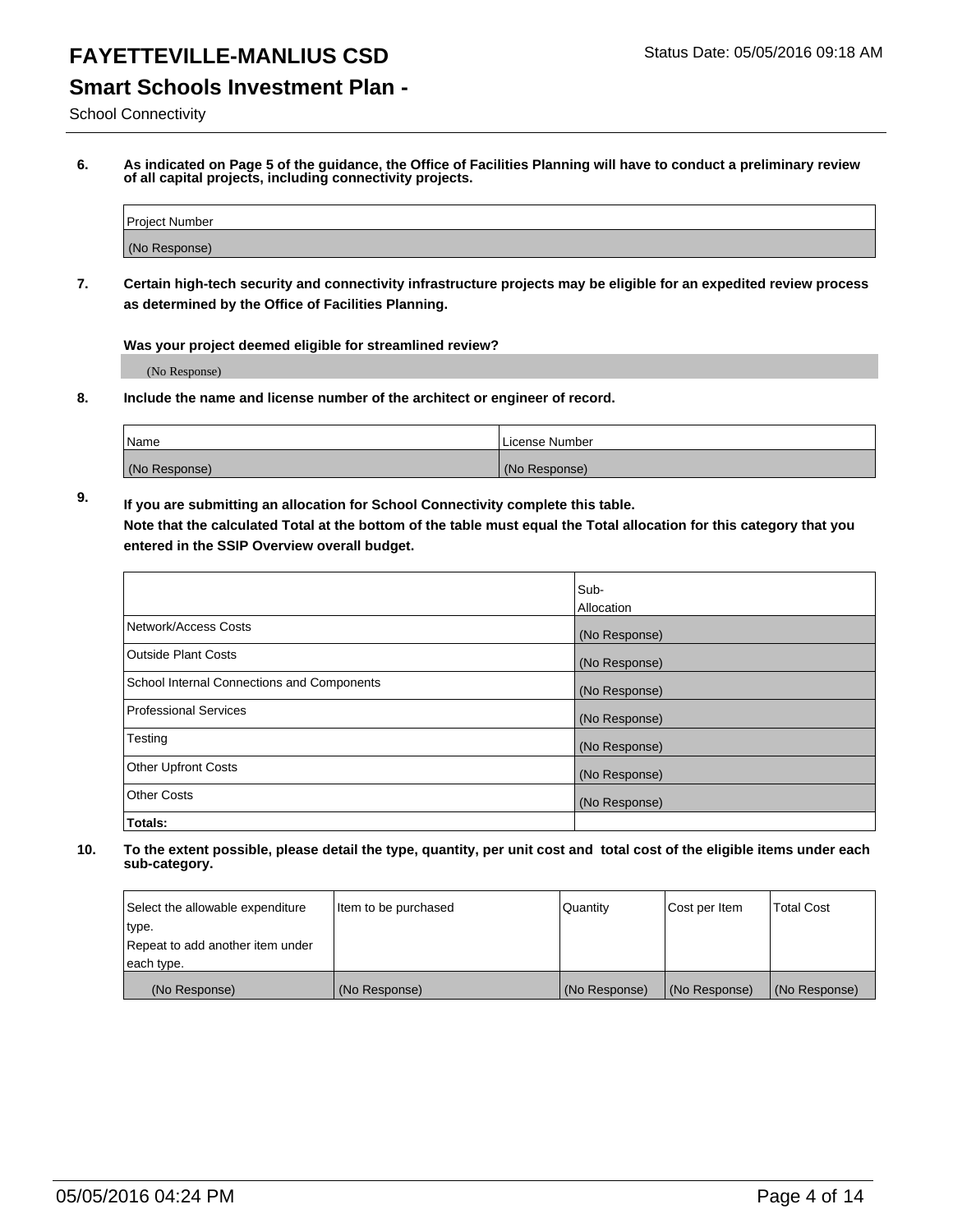#### **Smart Schools Investment Plan -**

Community Connectivity (Broadband and Wireless)

**1. Briefly describe how you intend to use Smart Schools Bond Act funds for high-speed broadband and/or wireless connectivity projects in the community.**

(No Response)

**2. Please describe how the proposed project(s) will promote student achievement and increase student and/or staff access to the Internet in a manner that enhances student learning and/or instruction outside of the school day and/or school building.**

(No Response)

**3. Community connectivity projects must comply with all the necessary local building codes and regulations (building and related permits are not required prior to plan submission).**

 $\Box$  I certify that we will comply with all the necessary local building codes and regulations.

**4. Please describe the physical location of the proposed investment.**

(No Response)

**5. Please provide the initial list of partners participating in the Community Connectivity Broadband Project, along with their Federal Tax Identification (Employer Identification) number.**

| <b>Project Partners</b> | I Federal ID # |
|-------------------------|----------------|
| (No Response)           | (No Response)  |

**6. If you are submitting an allocation for Community Connectivity, complete this table.**

**Note that the calculated Total at the bottom of the table must equal the Total allocation for this category that you entered in the SSIP Overview overall budget.**

|                                    | Sub-Allocation |
|------------------------------------|----------------|
| Network/Access Costs               | (No Response)  |
| Outside Plant Costs                | (No Response)  |
| <b>Tower Costs</b>                 | (No Response)  |
| <b>Customer Premises Equipment</b> | (No Response)  |
| Professional Services              | (No Response)  |
| Testing                            | (No Response)  |
| <b>Other Upfront Costs</b>         | (No Response)  |
| Other Costs                        | (No Response)  |
| Totals:                            |                |

| Select the allowable expenditure | Item to be purchased | Quantity      | Cost per Item | <b>Total Cost</b> |
|----------------------------------|----------------------|---------------|---------------|-------------------|
| 'type.                           |                      |               |               |                   |
| Repeat to add another item under |                      |               |               |                   |
| each type.                       |                      |               |               |                   |
| (No Response)                    | (No Response)        | (No Response) | (No Response) | (No Response)     |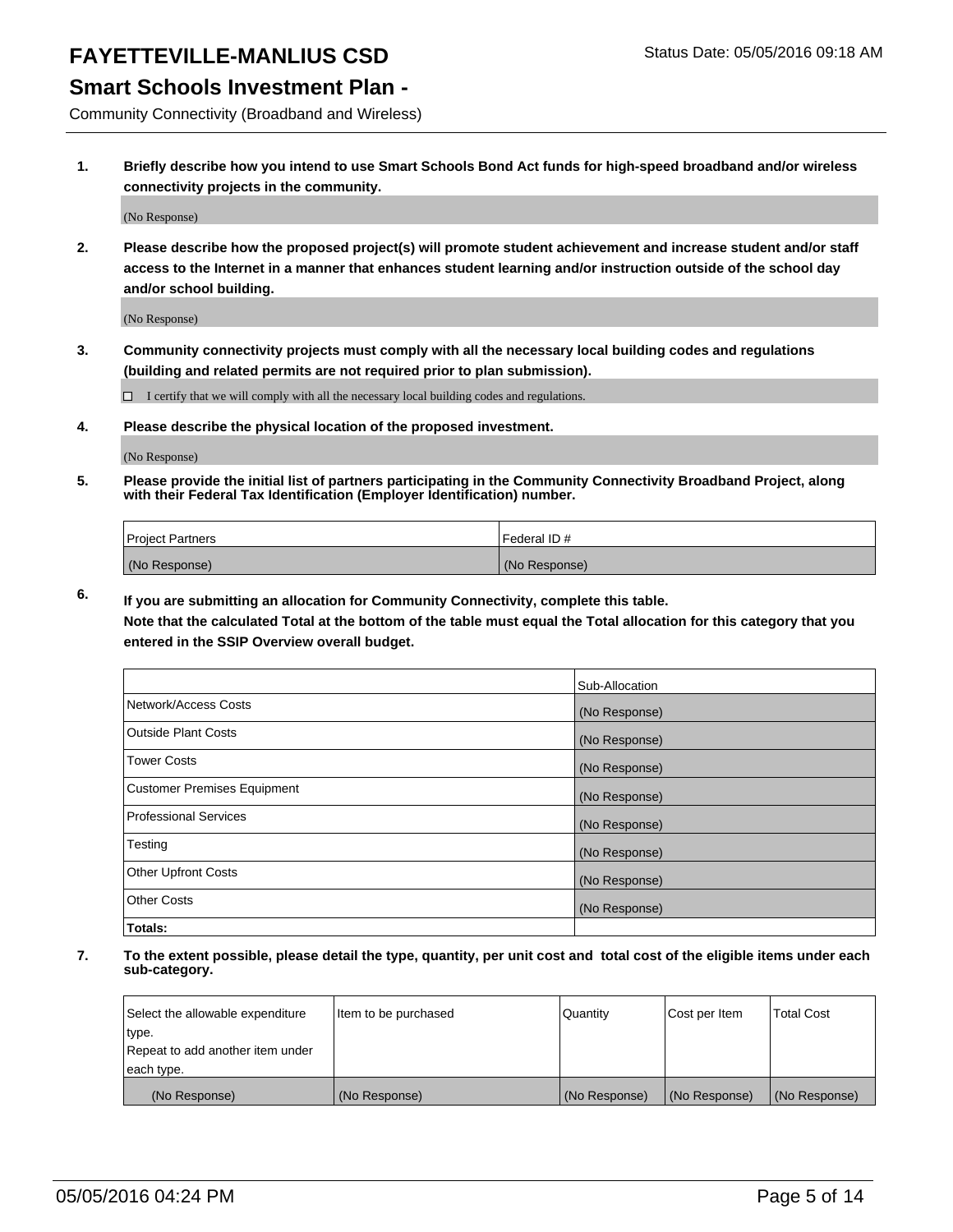**Smart Schools Investment Plan -**

Classroom Learning Technology

**1. In order for students and faculty to receive the maximum benefit from the technology made available under the Smart Schools Bond Act, their school buildings must possess sufficient connectivity infrastructure to ensure that devices can be used during the school day. Smart Schools Investment Plans must demonstrate that sufficient infrastructure that meets the Federal Communications Commission's 100 Mbps per 1,000 students standard currently exists in the buildings where new devices will be deployed, or is a planned use of a portion of Smart Schools Bond Act funds, or is under development through another funding source.**

**Smart Schools Bond Act funds used for technology infrastructure or classroom technology investments must increase the number of school buildings that meet or exceed the minimum speed standard of 100 Mbps per 1,000 students and staff within 12 months. This standard may be met on either a contracted 24/7 firm service or a "burstable" capability. If the standard is met under the burstable criteria, it must be:**

**1. Specifically codified in a service contract with a provider, and**

**2. Guaranteed to be available to all students and devices as needed, particularly during periods of high demand, such as computer-based testing (CBT) periods.**

**Please describe how your district already meets or is planning to meet this standard within 12 months of plan submission.**

OCM BOCES will be providing the Fayetteville-Manlius Central School District with 425 Mbps of internet bandwidth as of 01 July 2016, which meets the requirement for 100 Mbps per 1,000 students.

**1a. If a district believes that it will be impossible to meet this standard within 12 months, it may apply for a waiver of this requirement, as described on the Smart Schools website. The waiver must be filed and approved by SED prior to submitting this survey.**

 $\Box$  By checking this box, you are certifying that the school district has an approved waiver of this requirement on file with the New York State Education Department.

**2. Connectivity Speed Calculator (Required)**

|                  | l Number of<br>Students | Multiply by<br>100 Kbps | Divide by 1000 Current Speed   Expected<br>to Convert to<br>Required<br> Speed in Mb | l in Mb | Speed to be<br>Attained Within   Required<br>12 Months | <b>Expected Date</b><br>l When<br>Speed Will be<br>l Met |
|------------------|-------------------------|-------------------------|--------------------------------------------------------------------------------------|---------|--------------------------------------------------------|----------------------------------------------------------|
| Calculated Speed | 4.225                   | 422,500                 | 422.5                                                                                | 300     | 425                                                    | 07/01/2016                                               |

**3. If the district wishes to have students and staff access the Internet from wireless devices within the school building, or in close proximity to it, it must first ensure that it has a robust Wi-Fi network in place that has sufficient bandwidth to meet user demand.**

**Please describe how you have quantified this demand and how you plan to meet this demand.**

Fayetteville-Manlius CSD has in place a very robust wireless network with the following specifications:

- Segregated fiber-based 10 Gb infrastructure from the network core out to the edge switches

Category 6A wiring capable of 1 Gb transfer rates from edge switches to wireless access points

- Cisco 2702 wireless access points supporting the latest Wireless AC technology

- 300 Mbps WAN internet bandwidth where current peak usage is approximately 200 Mbps

**4. All New York State public school districts are required to complete and submit an Instructional Technology Plan survey to the New York State Education Department in compliance with Section 753 of the Education Law and per Part 100.12 of the Commissioner's Regulations.**

**Districts that include educational technology purchases as part of their Smart Schools Investment Plan must have a submitted and approved Instructional Technology Plan survey on file with the New York State Education Department.**

By checking this box, you are certifying that the school district has an approved Instructional Technology Plan survey on file with the New York State Education Department.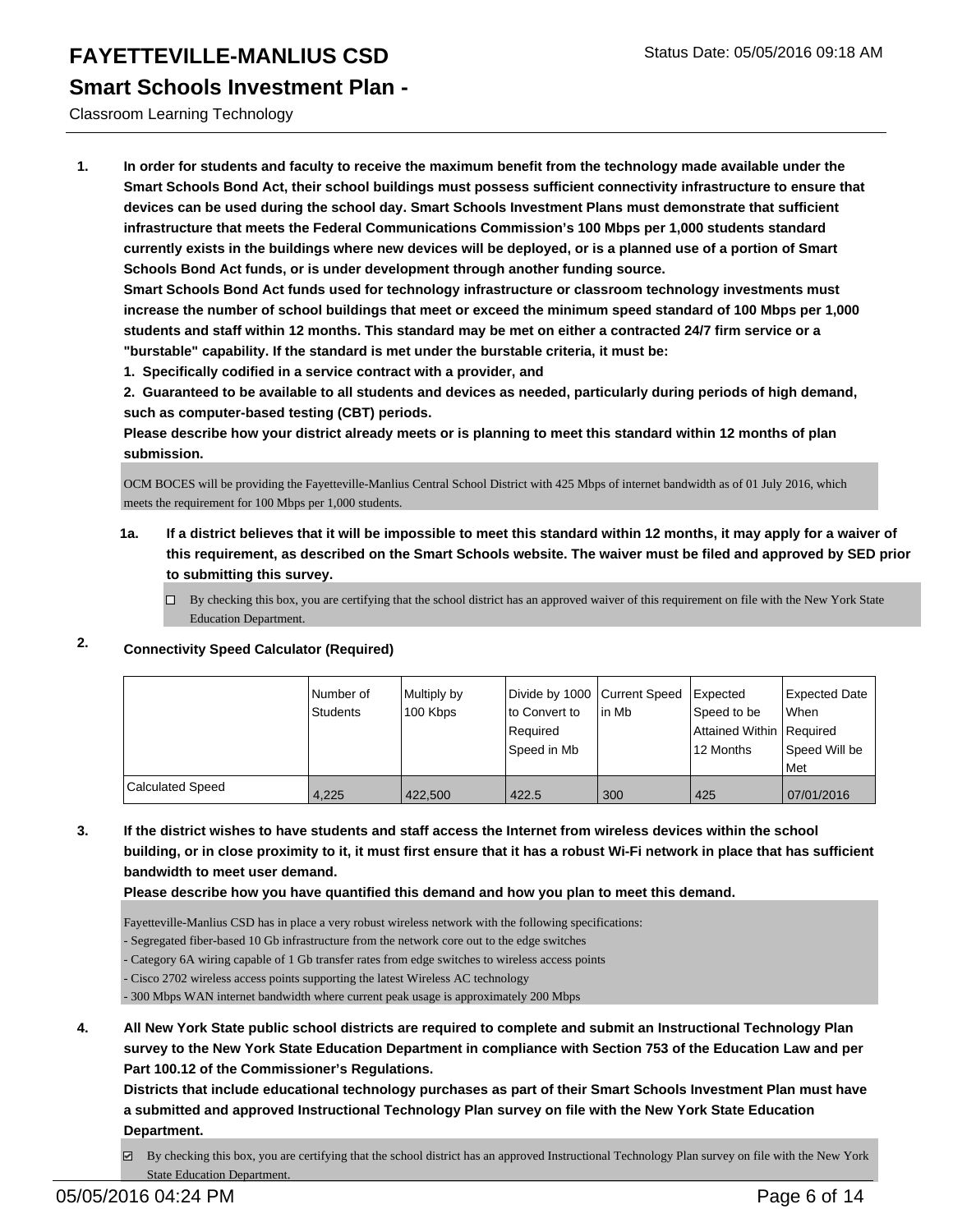### **Smart Schools Investment Plan -**

Classroom Learning Technology

**5. Describe the devices you intend to purchase and their compatibility with existing or planned platforms or systems. Specifically address the adequacy of each facility's electrical, HVAC and other infrastructure necessary to install and support the operation of the planned technology.**

| Facility infrastructure (electrical outlets, wiring, capacity, etc.) sufficient to support devices/items listed below. |                                                    |
|------------------------------------------------------------------------------------------------------------------------|----------------------------------------------------|
| <b>Compatibility (existing)</b>                                                                                        | <b>Compatibility (planned)</b>                     |
| Currently in use                                                                                                       | N/A                                                |
| Currently in use                                                                                                       | N/A                                                |
| Chromebook and iPad Charging Station - Belkin N/A                                                                      | Compatibility verified with<br>Vendor/Manufacturer |
| Demo unit successfully tested                                                                                          | N/A                                                |
| Demo unit successfully tested                                                                                          | N/A                                                |
| Demo unit successfully tested                                                                                          | N/A                                                |
| Currently in use                                                                                                       | N/A                                                |
| Currently in use                                                                                                       | N/A                                                |
| Currently in use                                                                                                       | N/A                                                |
| N/A                                                                                                                    | Compatibility verified with<br>Vendor/Manufacturer |
| Currently in use                                                                                                       | N/A                                                |
| Currently in use                                                                                                       | N/A                                                |
| Demo unit successfully tested                                                                                          | N/A                                                |
| Currently in use                                                                                                       | N/A                                                |
| N/A                                                                                                                    | Compatibility verified with<br>Vendor/Manufacturer |
| Currently in use                                                                                                       | N/A                                                |
| N/A                                                                                                                    | N/A                                                |
| Currently in use                                                                                                       | N/A                                                |
|                                                                                                                        |                                                    |
|                                                                                                                        |                                                    |
|                                                                                                                        |                                                    |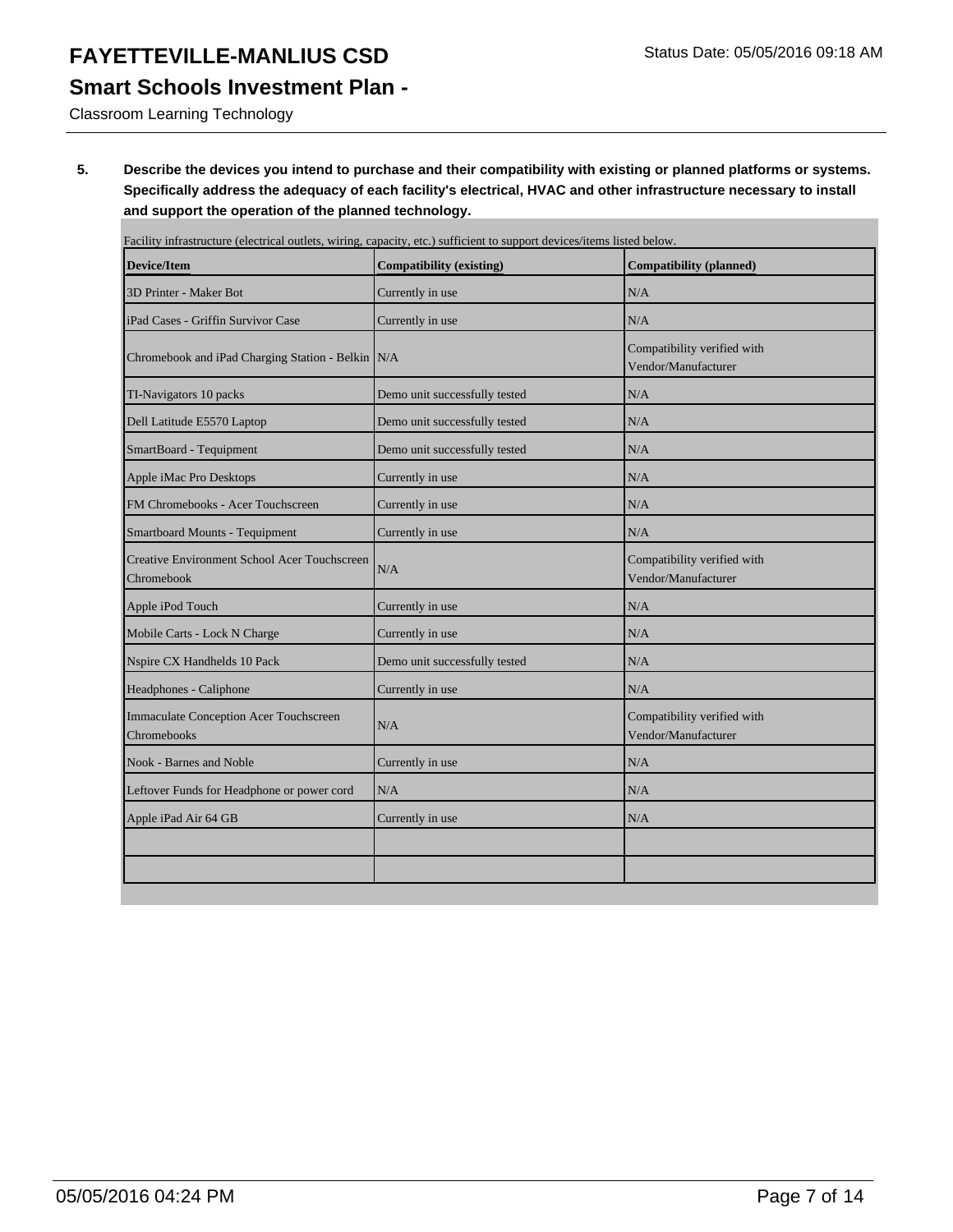#### **Smart Schools Investment Plan -**

Classroom Learning Technology

- **6. Describe how the proposed technology purchases will:**
	- **> enhance differentiated instruction;**
	- **> expand student learning inside and outside the classroom;**
	- **> benefit students with disabilities and English language learners; and**
	- **> contribute to the reduction of other learning gaps that have been identified within the district.**

**The expectation is that districts will place a priority on addressing the needs of students who struggle to succeed in a rigorous curriculum. Responses in this section should specifically address this concern and align with the district's Instructional Technology Plan (in particular Question 2 of E. Curriculum and Instruction: "Does the district's instructional technology plan address the needs of students with disabilities to ensure equitable access to instruction, materials and assessments?" and Question 3 of the same section: "Does the district's instructional technology plan address the provision of assistive technology specifically for students with disabilities to ensure access to and participation in the general curriculum?"**

The technology purchase will provide more devices in students' hands and robust technology for teachers to support the district initiatives such as differentiated instruction and ongoing communication. Teachers can provide individualized instruction through short electronic assessments/ inventories, online textbooks supporting varying reading levels, texts converted to speech and vice versa, and 24/7 collaboration among students, parents and teachers. Project based learning will be supported with resources from around the world as students make connections for research and innovation. For example, the Chromebooks have a touch screen, video camera and a microphone so research and student writing can be read to them. By using the app, Read & Write for Google Chrome, there is a picture and word dictionary along with word lists that appear as the student writes the first few letters. The touch screen works well with students who have problems using a mouse or keyboard which the microphone allows them to use speech to text. For students with assistive technology needs, we will use the iPads as a communication tool and have mounts to keep the iPad steady with those who have waning muscle control. In summary, the purchasing of touch screen mobile devices along with headphones allow independent use for those who otherwise would not be. With the apps we have already purchased to support reading and math disabilities as well as student who fall just short of an IEP, all students can succeed.

The devices purchased will support all learners including ELL. These students will need the ability to speak into a microphone to have their enunciation evaluated. In addition, the will need the text to voice to practice pronunciation. Finally, the ability to create and watch videos of US sayings can be viewed and reviewed as many times as the students needs. Finally, students will take photographs of charts and work hanging in the classroom to study. The iPads and Chromebooks both support ELL learners.

**7. Where appropriate, briefly describe how the proposed technology purchases will enhance ongoing communication with parents and other stakeholders and help the district facilitate technology-based regional partnerships, including distance learning and other efforts.**

This plan provides technology to support communication from any classroom in the district. Through problem solving and creation, students can post blogs, web sites and research to share with parents and the community. They can provide services of programming and marketing to local businesses. Through video conferencing, students can make connections with other students to practice speaking another language, share cultures and present innovations.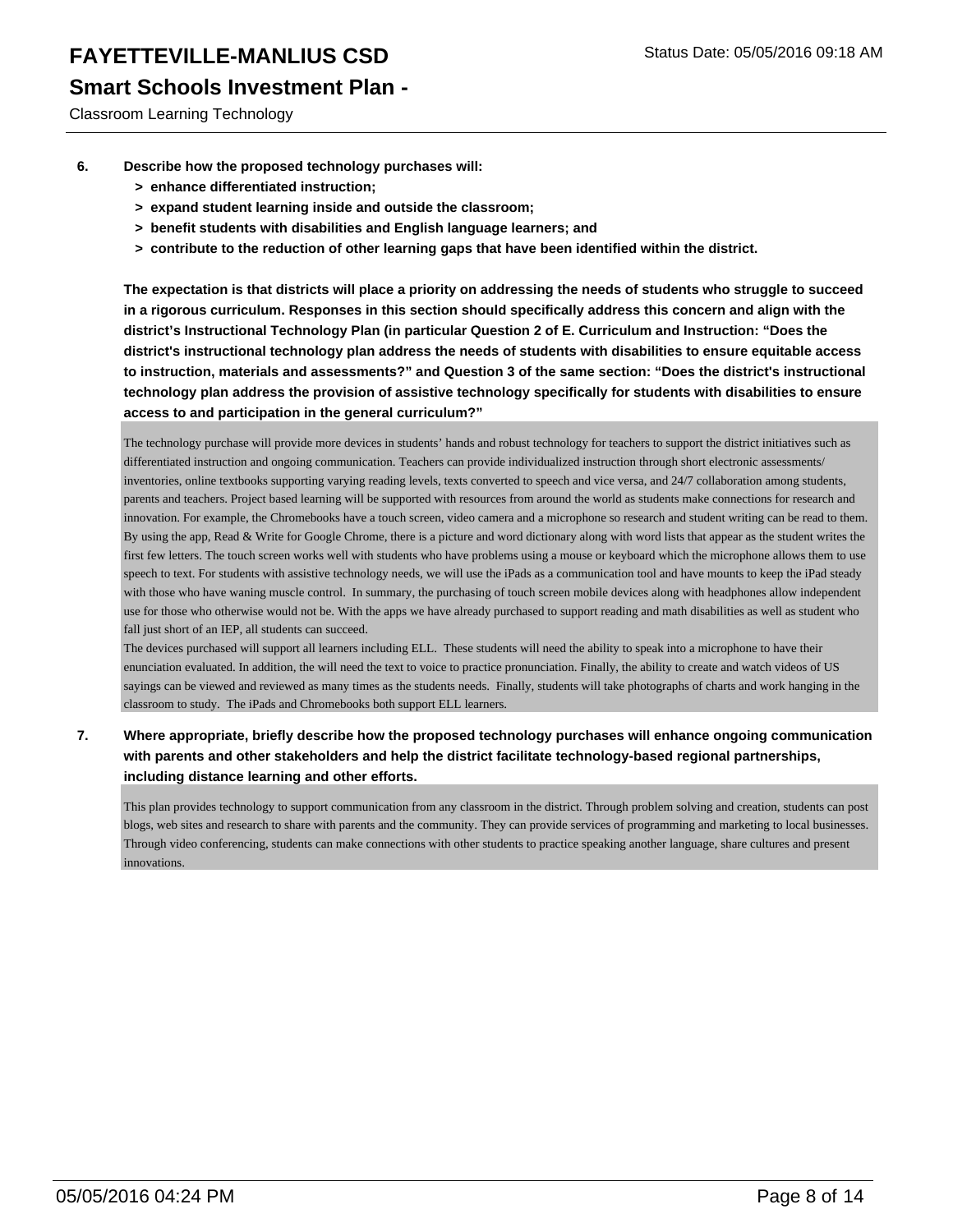**FAYETTEVILLE-MANLIUS CSD** Status Date: 05/05/2016 09:18 AM **Smart Schools Investment Plan -**

Classroom Learning Technology

**8. Describe the district's plan to provide professional development to ensure that administrators, teachers and staff can employ the technology purchased to enhance instruction successfully.**

**Note: This response should be aligned and expanded upon in accordance with your district's response to Question 1 of F. Professional Development of your Instructional Technology Plan: "Please provide a summary of professional development offered to teachers and staff, for the time period covered by this plan, to support technology to enhance teaching and learning. Please include topics, audience and method of delivery within your summary."**

The professional development plan provides support through the following: 3 full time embedded computer resource teachers (K-12), at least 10 inservice classes offered each year taught by teachers in and out of the district, monthly curriculum meetings, department meetings, and professional development days. Teachers are encouraged to attend conferences and workshops outside of the district. The Professional Development Team works with the Technology Committee and embedded computer resource teachers to provide current workshops for all teachers. Teachers in turn become leaders in technology by teaching in-service courses or workshops during staff development days. Topics relating to the technology purchased will be content area specific. For example, when we provide workshops for K-2 teachers who use iPads, we will focus either on math integration, interdisciplinary integration, or ELA. For teachers of special education we would continue to offer inservice classes for ELA and the program Read  $\&$ Write for Google Chrome since this product supports the writing process in all classes. SMARTBoard workshops are ongoing since we have used them for 7 years. With the replacement of broken SMARTBoards, we will offer workshops to review the software and share new ways to incorporate since the new boards allow for multiple users at once and student use. Texas Instruments has a strong relationship with the district in relation to professional development. With the purchase of the navigation systems (this would replace older systems), Texas Instruments would provide PD on a staff day and then would follow up with after school user groups as done in the past. We are using 3D printers so the purchase of more would provide access for more students. PD would be provided for these teachers on a staff day. These teachers will meet regularly throughout the year to share lesson ideas and align with the district curriculum map.

- **9. Districts must contact the SUNY/CUNY teacher preparation program that supplies the largest number of the district's new teachers to request advice on innovative uses and best practices at the intersection of pedagogy and educational technology.**
	- By checking this box, you certify that you have contacted the SUNY/CUNY teacher preparation program that supplies the largest number of your new teachers to request advice on these issues.
- **10. A district whose Smart Schools Investment Plan proposes the purchase of technology devices and other hardware must account for nonpublic schools in the district.**

**Are there nonpublic schools within your school district?**

**Ø** Yes  $\square$  No

**10a. Describe your plan to loan purchased hardware to nonpublic schools within your district. The plan should use your district's nonpublic per-student loan amount calculated below, within the framework of the guidance. Please enter the date by which nonpublic schools must request classroom technology items. Also, specify in your response the devices that the nonpublic schools have requested, as well as in the in the Budget and the Expenditure Table at the end of the page.**

The principal of the nonpublic schools met with district administrators to share the plan and request a plan from the nonpublic. A plan was communicated and devices will be purchased that coincide with the District's purchase. Both schools will be ordering Chromebooks within a three year period. Upon calculation as guided on the NYS web site, students are allocated \$250.

Immaculate Conception - 228 students - Estimated up to \$57,000 - Quantity of 172 Chromebooks Creative Environment - 6 students - Estimated up to \$1,500 - Quantity of 4 Chromebooks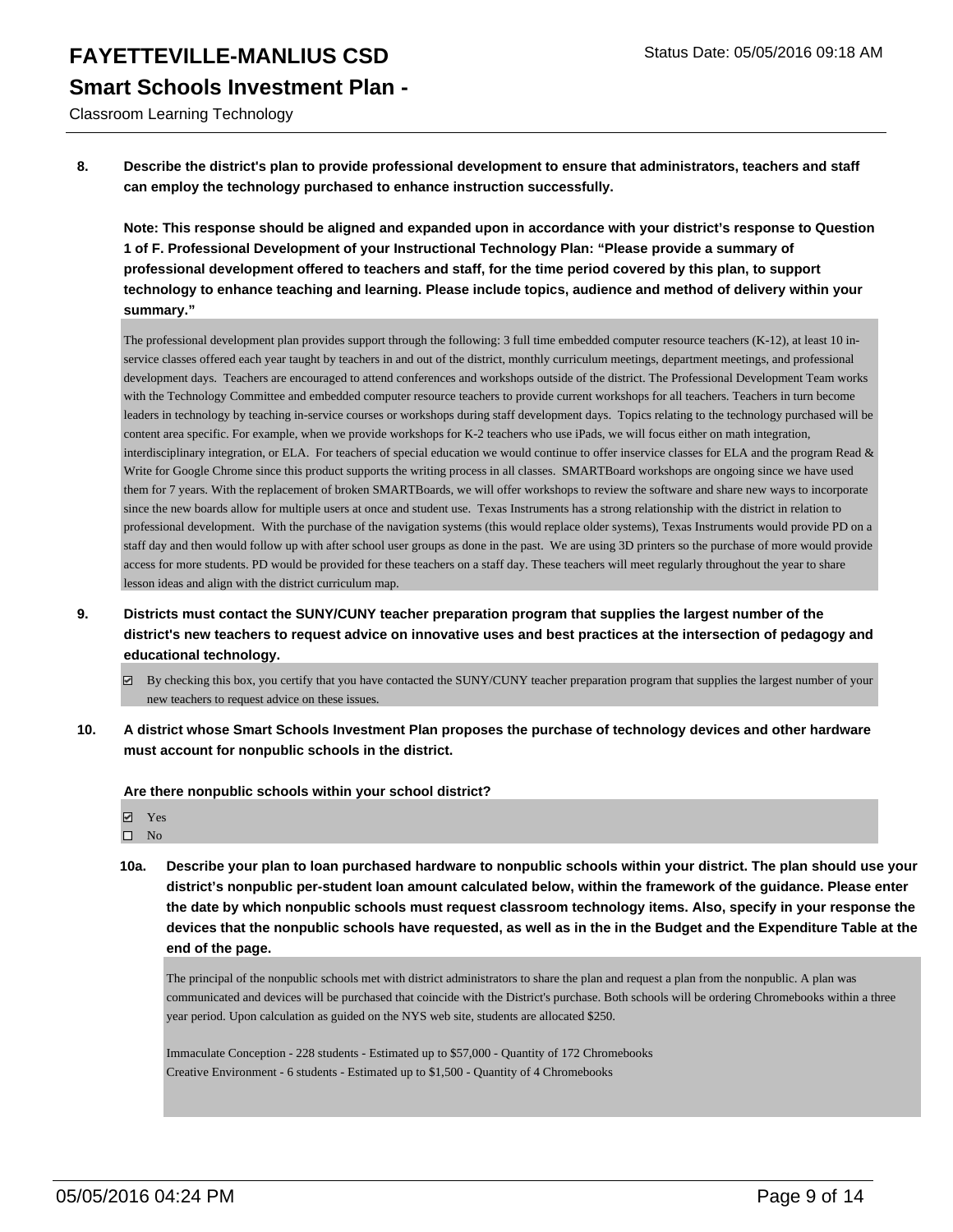#### **Smart Schools Investment Plan -**

Classroom Learning Technology

**10b. A final Smart Schools Investment Plan cannot be approved until school authorities have adopted regulations specifying the date by which requests from nonpublic schools for the purchase and loan of Smart Schools Bond Act classroom technology must be received by the district.**

 $\boxtimes$  By checking this box, you certify that you have such a plan and associated regulations in place that have been made public.

**11. Nonpublic Classroom Technology Loan Calculator**

**The Smart Schools Bond Act provides that any Classroom Learning Technology purchases made using Smart Schools funds shall be lent, upon request, to nonpublic schools in the district. However, no school district shall be required to loan technology in amounts greater than the total obtained and spent on technology pursuant to the Smart Schools Bond Act and the value of such loan may not exceed the total of \$250 multiplied by the nonpublic school enrollment in the base year at the time of enactment.**

**See:**

**http://www.p12.nysed.gov/mgtserv/smart\_schools/docs/Smart\_Schools\_Bond\_Act\_Guidance\_04.27.15\_Final.pdf.**

|                                       | 1. Classroom<br>Technology<br>Sub-allocation | 2. Public<br><b>Enrollment</b><br>$(2014 - 15)$ | 3. Nonpublic<br>Enrollment<br>$(2014 - 15)$ | l 4. Sum of<br>l Public and<br>Nonpublic<br>Enrollment | 5. Total Per<br>Pupil Sub-<br>Iallocation | 6. Total<br>Nonpublic Loan<br>Amount |
|---------------------------------------|----------------------------------------------|-------------------------------------------------|---------------------------------------------|--------------------------------------------------------|-------------------------------------------|--------------------------------------|
| Calculated Nonpublic Loan<br>  Amount | 1,727,955                                    | 4.157                                           | 234                                         | 4.391                                                  | 250                                       | 58,500                               |

**12. To ensure the sustainability of technology purchases made with Smart Schools funds, districts must demonstrate a long-term plan to maintain and replace technology purchases supported by Smart Schools Bond Act funds. This sustainability plan shall demonstrate a district's capacity to support recurring costs of use that are ineligible for Smart Schools Bond Act funding such as device maintenance, technical support, Internet and wireless fees, maintenance of hotspots, staff professional development, building maintenance and the replacement of incidental items. Further, such a sustainability plan shall include a long-term plan for the replacement of purchased devices and equipment at the end of their useful life with other funding sources.**

 $\boxtimes$  By checking this box, you certify that the district has a sustainability plan as described above.

**13. Districts must ensure that devices purchased with Smart Schools Bond funds will be distributed, prepared for use, maintained and supported appropriately. Districts must maintain detailed device inventories in accordance with generally accepted accounting principles.**

 $\boxtimes$  By checking this box, you certify that the district has a distribution and inventory management plan and system in place.

**14. If you are submitting an allocation for Classroom Learning Technology complete this table. Note that the calculated Total at the bottom of the table must equal the Total allocation for this category that you entered in the SSIP Overview overall budget.**

|                          | Sub-Allocation |
|--------------------------|----------------|
| Interactive Whiteboards  | 456,000        |
| Computer Servers         | $\mathbf 0$    |
| <b>Desktop Computers</b> | 59,793         |
| Laptop Computers         | 896,610        |
| <b>Tablet Computers</b>  | 158,181        |
| <b>Other Costs</b>       | 157,371        |
| Totals:                  | 1,727,955.00   |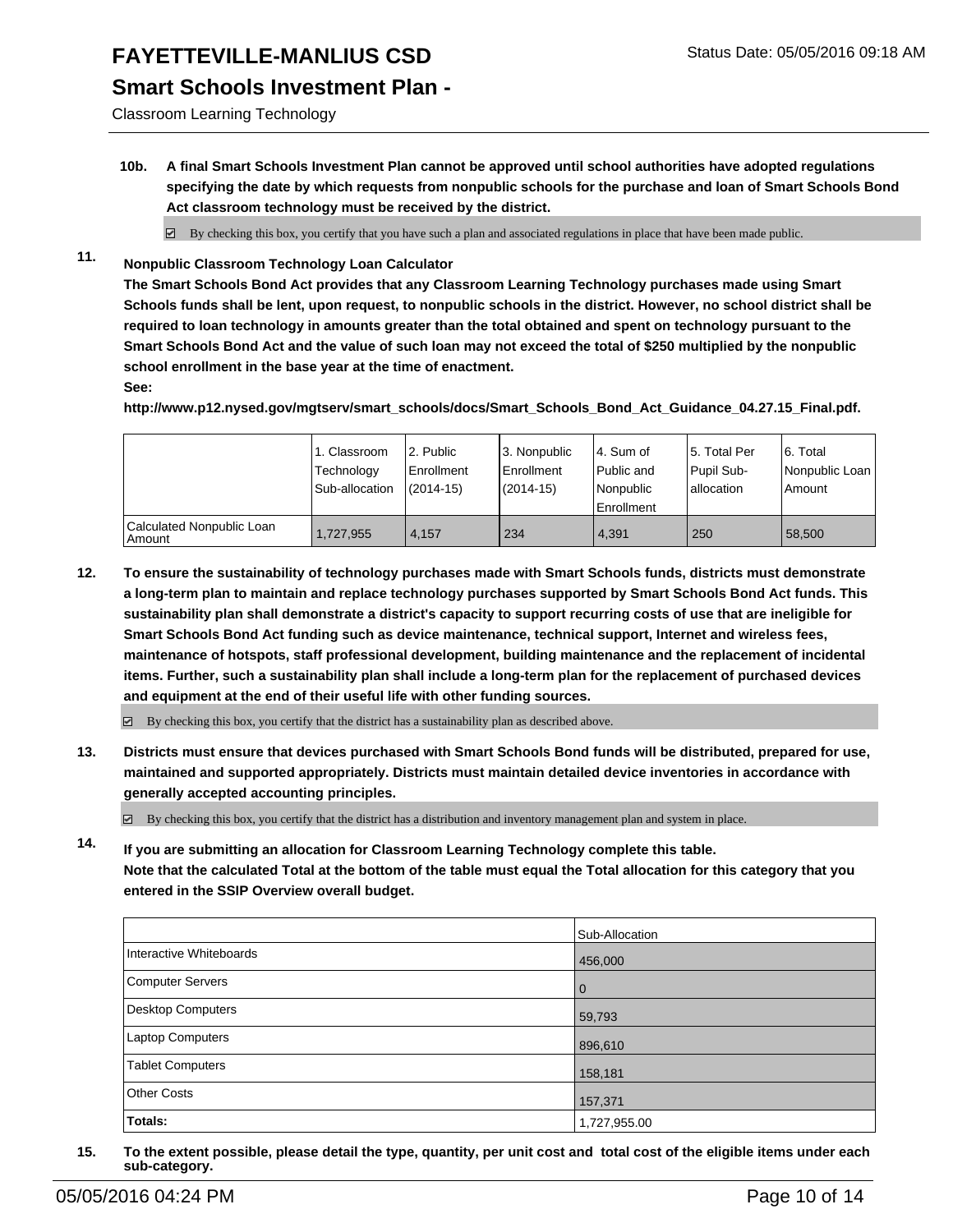## **Smart Schools Investment Plan -**

Classroom Learning Technology

| Select the allowable expenditure<br>type.<br>Repeat to add another item under<br>each type. | Item to be Purchased                                                                                                                                                      | Quantity       | Cost per Item | <b>Total Cost</b> |
|---------------------------------------------------------------------------------------------|---------------------------------------------------------------------------------------------------------------------------------------------------------------------------|----------------|---------------|-------------------|
| <b>Other Costs</b>                                                                          | 3D Printer - Maker Bot or other<br>company we will test.                                                                                                                  | 3              | 2,899         | 8,697             |
| <b>Other Costs</b>                                                                          | iPad Cases - Griffin Survivor Case                                                                                                                                        | 349            | 30            | 10,470            |
| <b>Other Costs</b>                                                                          | Chromebook and iPad Charging<br>Station - Belkin                                                                                                                          | 200            | 209           | 41,800            |
| <b>Other Costs</b>                                                                          | TI-Navigators 10 packs - Price most<br>likely will be lower the more I look at<br>companies. The math department<br>leader is looking at why there are<br>varying prices. | 10             | 1,475         | 14,750            |
| <b>Laptop Computers</b>                                                                     | Dell Latitude E5570 Laptop                                                                                                                                                | 360            | 1,100         | 396,000           |
| Interactive Whiteboards                                                                     | SmartBoard - Tequipment                                                                                                                                                   | 100            | 4,560         | 456,000           |
| <b>Desktop Computers</b>                                                                    | Apple iMac Pro Desktops - 1.6 GHz, 1<br><b>TB Storage</b>                                                                                                                 | 57             | 1,049         | 59,793            |
| <b>Laptop Computers</b>                                                                     | FM Chromebooks - Acer Touchscreen                                                                                                                                         | 1341           | 330           | 442,530           |
| <b>Other Costs</b>                                                                          | <b>Smartboard Mounts - Tequipment</b>                                                                                                                                     | 100            | 311           | 31,100            |
| <b>Laptop Computers</b>                                                                     | <b>Creative Environment School Acer</b><br><b>Touchscreen Chromebook</b>                                                                                                  | $\overline{4}$ | 330           | 1,320             |
| <b>Tablet Computers</b>                                                                     | Apple iPod Touch                                                                                                                                                          | 30             | 249           | 7,470             |
| <b>Other Costs</b>                                                                          | Mobile Carts - Lock N Charge, CDW-G                                                                                                                                       | 9              | 1,600         | 14,400            |
| <b>Other Costs</b>                                                                          | Nspire CX Handhelds 10 Pack                                                                                                                                               | 20             | 1,386         | 27,720            |
| <b>Other Costs</b>                                                                          | Headphones - Caliphone                                                                                                                                                    | 351            | 24            | 8,424             |
| <b>Laptop Computers</b>                                                                     | <b>Immaculate Conception Acer</b><br><b>Touchscreen Chromebooks</b>                                                                                                       | 172            | 330           | 56,760            |
| <b>Tablet Computers</b>                                                                     | Nook - Barnes and Noble                                                                                                                                                   | 10             | 99            | 990               |
| <b>Other Costs</b>                                                                          | Leftover Funds for Headphone or<br>power cord with this leftover amount                                                                                                   | 1              | 10            | 10                |
| <b>Tablet Computers</b>                                                                     | Apple iPad Air 64 GB                                                                                                                                                      | 429            | 349           | 149,721           |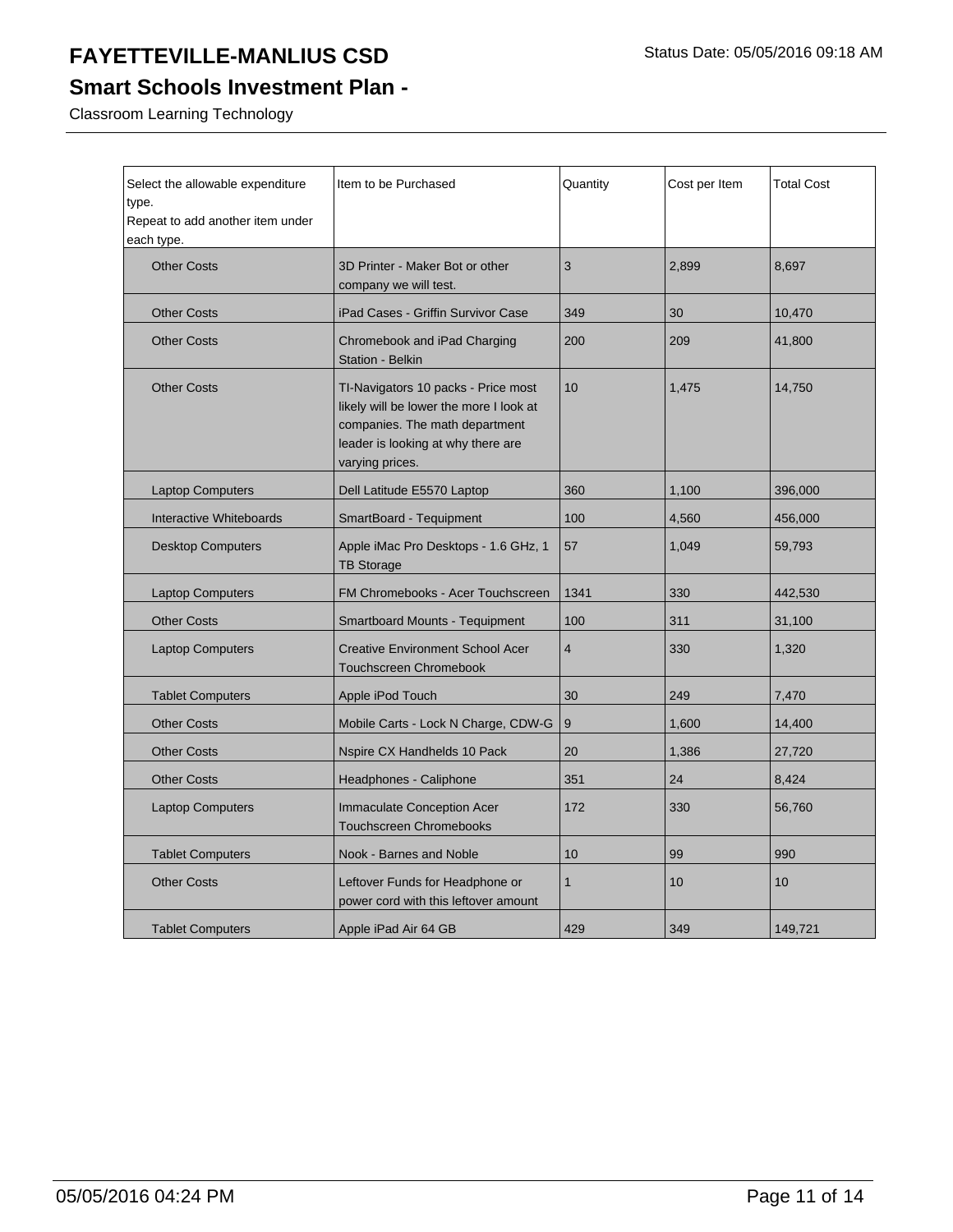#### **Smart Schools Investment Plan -**

Pre-Kindergarten Classrooms

**1. Provide information regarding how and where the district is currently serving pre-kindergarten students and justify the need for additional space with enrollment projections over 3 years.**

(No Response)

- **2. Describe the district's plan to construct, enhance or modernize education facilities to accommodate prekindergarten programs. Such plans must include:**
	- **Specific descriptions of what the district intends to do to each space;**
	- **An affirmation that pre-kindergarten classrooms will contain a minimum of 900 square feet per classroom;**
	- **The number of classrooms involved;**
	- **The approximate construction costs per classroom; and**
	- **Confirmation that the space is district-owned or has a long-term lease that exceeds the probable useful life of the improvements.**

(No Response)

**3. Smart Schools Bond Act funds may only be used for capital construction costs. Describe the type and amount of additional funds that will be required to support ineligible ongoing costs (e.g. instruction, supplies) associated with any additional pre-kindergarten classrooms that the district plans to add.**

(No Response)

**4. All plans and specifications for the erection, repair, enlargement or remodeling of school buildings in any public school district in the State must be reviewed and approved by the Commissioner. Districts that plan capital projects using their Smart Schools Bond Act funds will undergo a Preliminary Review Process by the Office of Facilities Planning.**

| Project Number |  |
|----------------|--|
| (No Response)  |  |

**5. If you have made an allocation for Pre-Kindergarten Classrooms, complete this table. Note that the calculated Total at the bottom of the table must equal the Total allocation for this category that you**

**entered in the SSIP Overview overall budget.**

|                                          | Sub-Allocation |
|------------------------------------------|----------------|
| Construct Pre-K Classrooms               | (No Response)  |
| Enhance/Modernize Educational Facilities | (No Response)  |
| Other Costs                              | (No Response)  |
| Totals:                                  |                |

| Select the allowable expenditure | Item to be purchased | l Quantitv    | Cost per Item | <b>Total Cost</b> |
|----------------------------------|----------------------|---------------|---------------|-------------------|
| type.                            |                      |               |               |                   |
| Repeat to add another item under |                      |               |               |                   |
| each type.                       |                      |               |               |                   |
| (No Response)                    | (No Response)        | (No Response) | (No Response) | (No Response)     |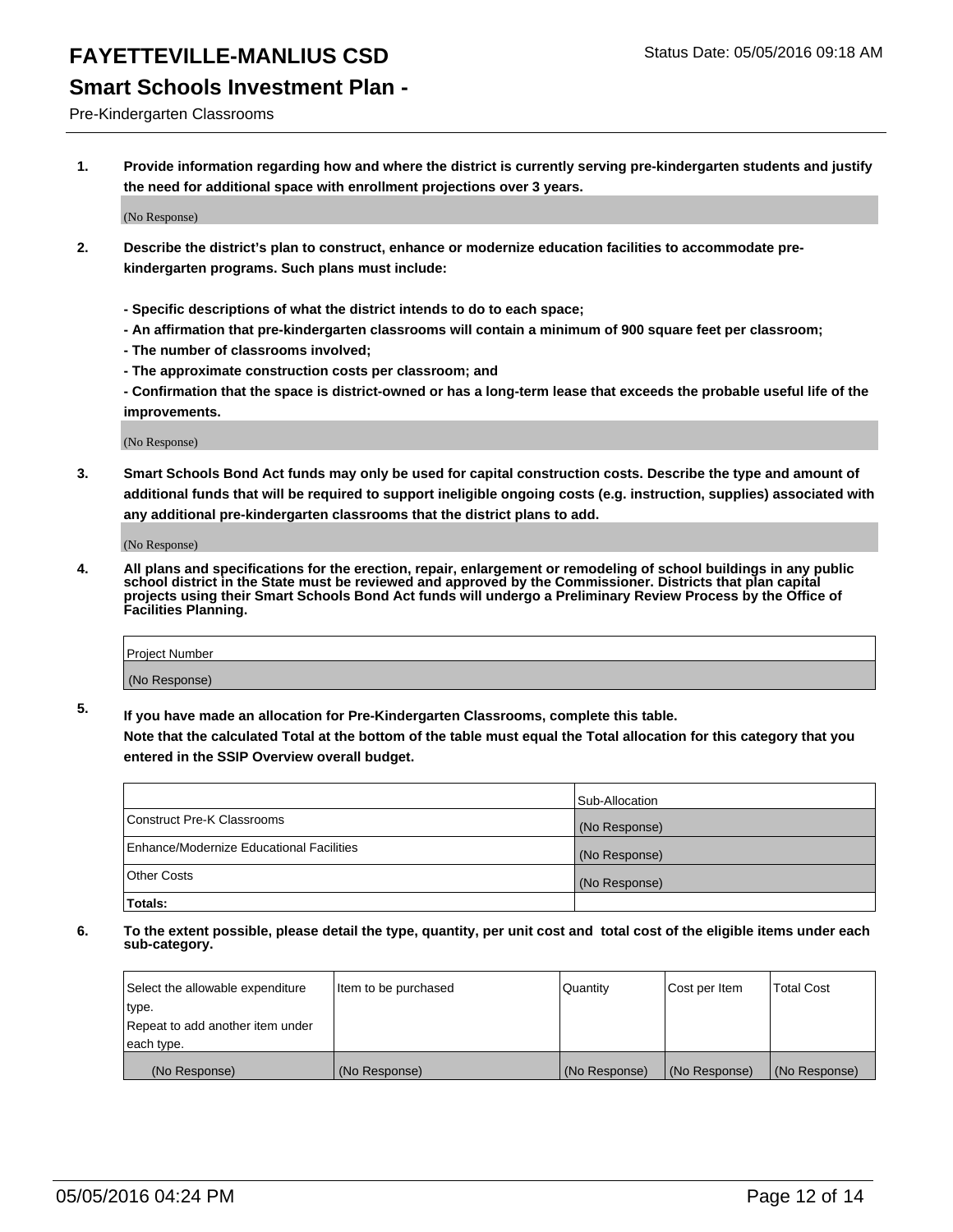#### **Smart Schools Investment Plan -**

Replace Transportable Classrooms

**1. Describe the district's plan to construct, enhance or modernize education facilities to provide high-quality instructional space by replacing transportable classrooms.**

(No Response)

**2. All plans and specifications for the erection, repair, enlargement or remodeling of school buildings in any public school district in the State must be reviewed and approved by the Commissioner. Districts that plan capital projects using their Smart Schools Bond Act funds will undergo a Preliminary Review Process by the Office of Facilities Planning.**

| Project Number |  |
|----------------|--|
| (No Response)  |  |

**3. For large projects that seek to blend Smart Schools Bond Act dollars with other funds, please note that Smart Schools Bond Act funds can be allocated on a pro rata basis depending on the number of new classrooms built that directly replace transportable classroom units.**

**If a district seeks to blend Smart Schools Bond Act dollars with other funds describe below what other funds are being used and what portion of the money will be Smart Schools Bond Act funds.**

(No Response)

**4. If you have made an allocation for Replace Transportable Classrooms, complete this table. Note that the calculated Total at the bottom of the table must equal the Total allocation for this category that you entered in the SSIP Overview overall budget.**

|                                                | Sub-Allocation |
|------------------------------------------------|----------------|
| Construct New Instructional Space              | (No Response)  |
| Enhance/Modernize Existing Instructional Space | (No Response)  |
| <b>Other Costs</b>                             | (No Response)  |
| Totals:                                        |                |

| Select the allowable expenditure | Item to be purchased | <b>Quantity</b> | Cost per Item | <b>Total Cost</b> |
|----------------------------------|----------------------|-----------------|---------------|-------------------|
| type.                            |                      |                 |               |                   |
| Repeat to add another item under |                      |                 |               |                   |
| each type.                       |                      |                 |               |                   |
| (No Response)                    | (No Response)        | (No Response)   | (No Response) | (No Response)     |